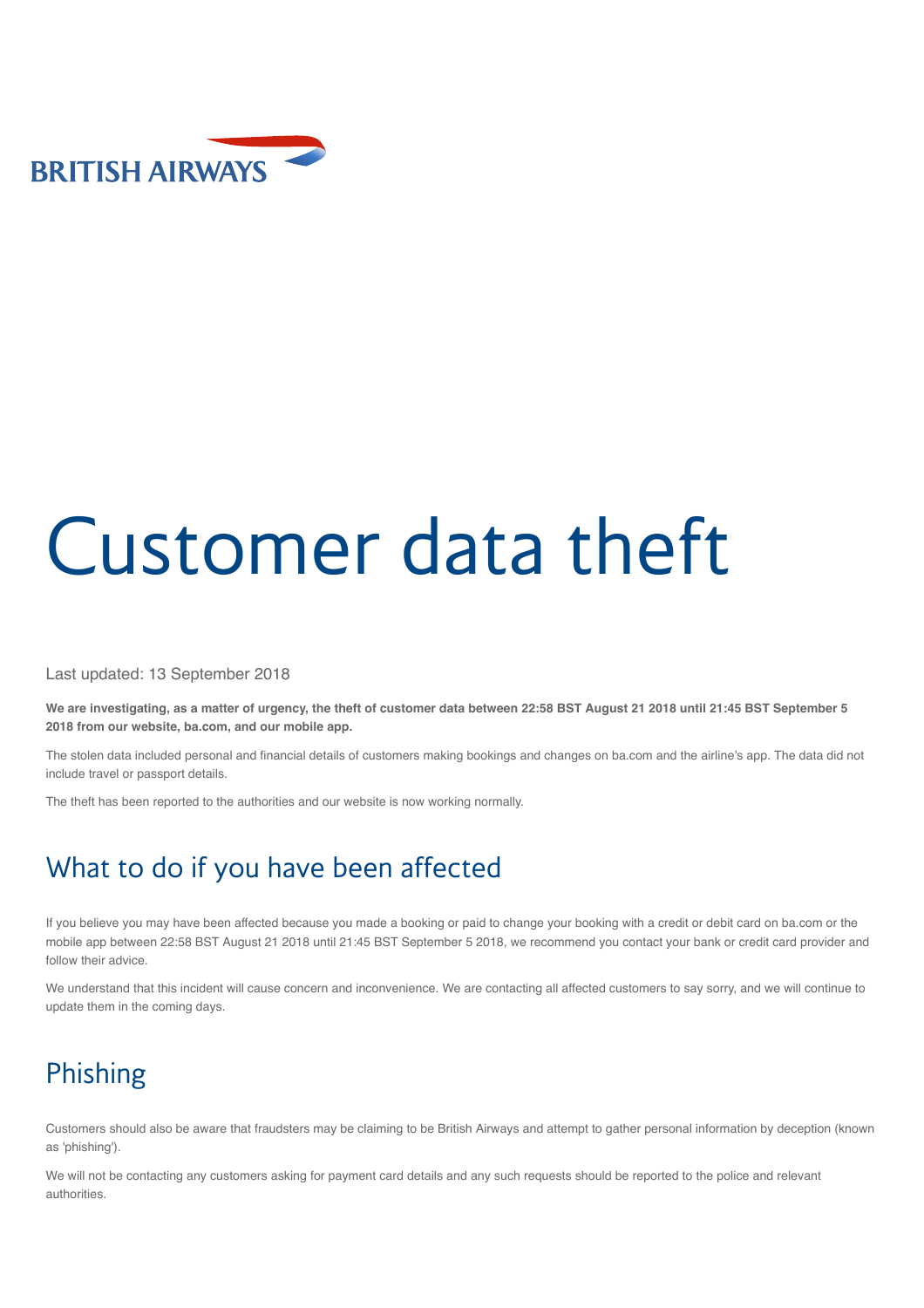### Have I been affected?

#### [How do I know if I have been affected?](https://www.britishairways.com/en-gb/information/incident/data-theft/latest-information#)

Customers who made bookings or changes to their bookings on ba.com or our mobile app between 22:58 BST August 21, 2018 and 21:45 BST September 5, 2018 may have been affected.

We advise any customers who believe they may have been affected to contact their banks or credit card providers and follow their advice.

We are experiencing high call volumes into our contact centres so please continue to check this page for the latest information.

[Contact us](https://www.britishairways.com/information/help-and-contacts)

#### [What data has been lost?](https://www.britishairways.com/en-gb/information/incident/data-theft/latest-information#)

The personal and financial details of customers making bookings on ba.com and our mobile app between 22:58 BST August 21, 2018 and 21:45 BST September 5, 2018 was compromised. No passport or travel details were stolen. Only customers who made bookings between these dates are affected.

Names, billing address, email address and all bank card details were all at risk.

#### [Did this affect just new bookings or any payment transaction made within the impacted time period?](https://www.britishairways.com/en-gb/information/incident/data-theft/latest-information#)

All payment transactions made on ba.com or our mobile app from 22:58 BST August 21 2018 to 21:45 September 5 2018 inclusive were affected. Nothing before or after these dates and times was impacted. Payments made through our call centres, travel agents or online travel sites are not affected.

#### [Are my saved payment card details safe if they were used to make a booking in that period?](https://www.britishairways.com/en-gb/information/incident/data-theft/latest-information#)

If you made a payment using a saved card on ba.com or the mobile app from 22:58 BST August 21, 2018 to 21:45 September 5, 2018 inclusive, you may have been impacted.

No Executive Club accounts were compromised in the data theft. There is no impact to Avios or details stored with the British Airways Executive Club.

[Has saved credit card data been stolen, even if a booking hasn't been made in that period?](https://www.britishairways.com/en-gb/information/incident/data-theft/latest-information#)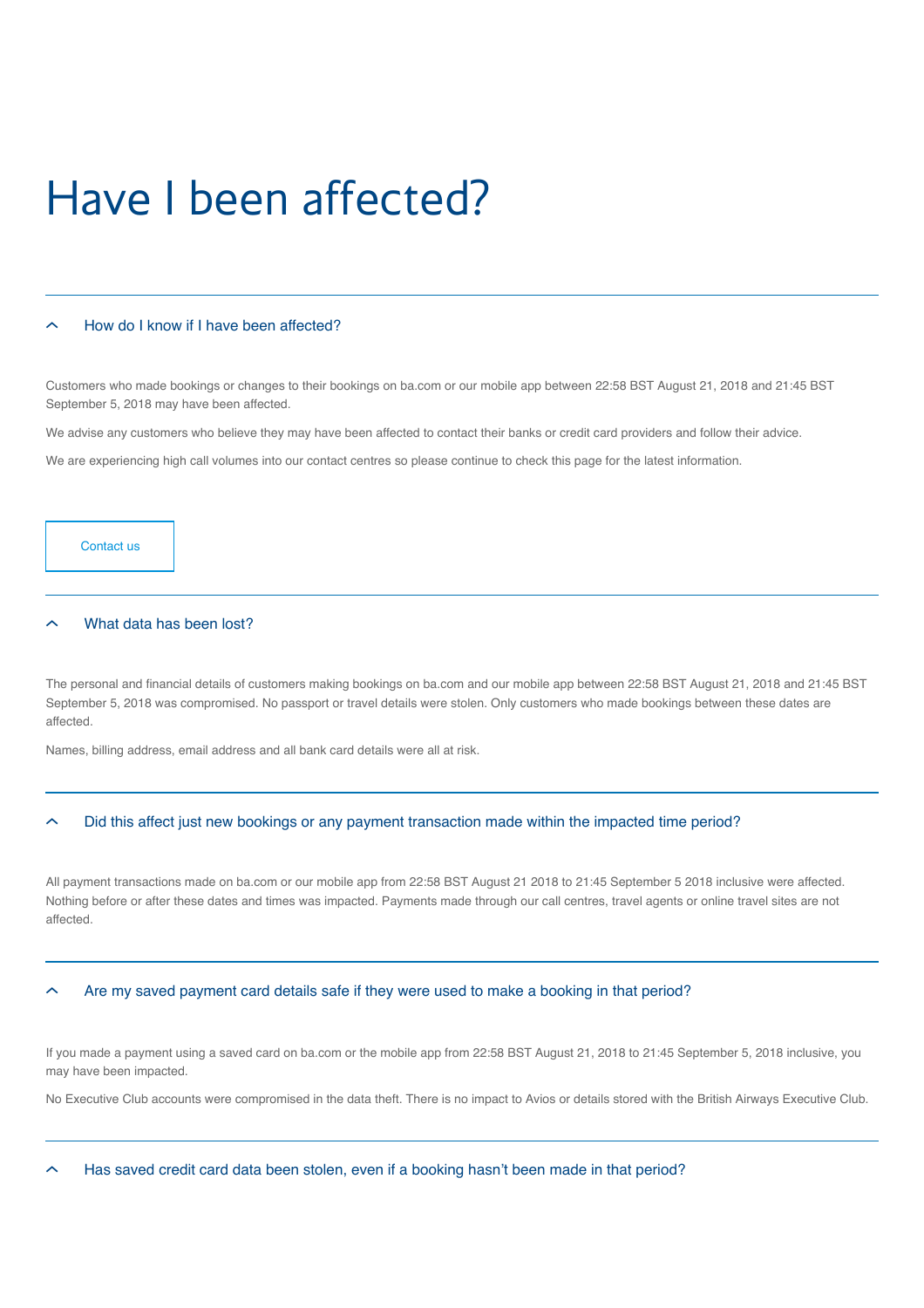No, saved payment card data has not been compromised. However, if you made a payment using a saved card on ba.com or the mobile app from 22:58 BST August 21, 2018 to 21:45 September 5, 2018 inclusive, you may have been impacted.

#### [How were phone numbers not affected?](https://www.britishairways.com/en-gb/information/incident/data-theft/latest-information#)

Phone number information is collected in a separate part of the booking process and is not used as part of the payment transaction therefore this has not been impacted.

#### [I used PayPal to pay for my ba.com transaction. Is this impacted?](https://www.britishairways.com/en-gb/information/incident/data-theft/latest-information#)

If you booked through PayPal, your PayPal account will not have been compromised. There does remain the risk that some of your personal information such as your name and address may have been accessed. No passport details or travel details were compromised.

#### [Is Apple Pay affected?](https://www.britishairways.com/en-gb/information/incident/data-theft/latest-information#)

If you used Apple Pay via the mobile app then your data will not have been compromised.

#### [I had a failed payment attempt during the affected time period – am I affected?](https://www.britishairways.com/en-gb/information/incident/data-theft/latest-information#)

If you clicked the pay button on ba.com then the transaction would have taken place even if the outcome was unsuccessful and the data would have been compromised.

We advise any concerned customers to contact their banks or credit card providers and follow their advice.

#### [Will I be affected if I made a free change to my booking but my payment card details were saved in the reservation?](https://www.britishairways.com/en-gb/information/incident/data-theft/latest-information#)

If you made a free change to your booking via ba.com and did not use your payment card as part of that transaction, then you will not have been impacted.

#### [Are travel agent bookings affected?](https://www.britishairways.com/en-gb/information/incident/data-theft/latest-information#)

Only bookings or changes to bookings made directly with ba.com or the mobile app between 22:58 BST August 21, 2018 and 21:45 BST September 5, 2018 were affected.

If a change was made to a travel agent booking on ba.com and payment made for an additional product, such as seat reservations or excess baggage, then these would be affected.

[Does this affect Executive Club accounts in any way? i.e. missing Avios/ Tier Points](https://www.britishairways.com/en-gb/information/incident/data-theft/latest-information#)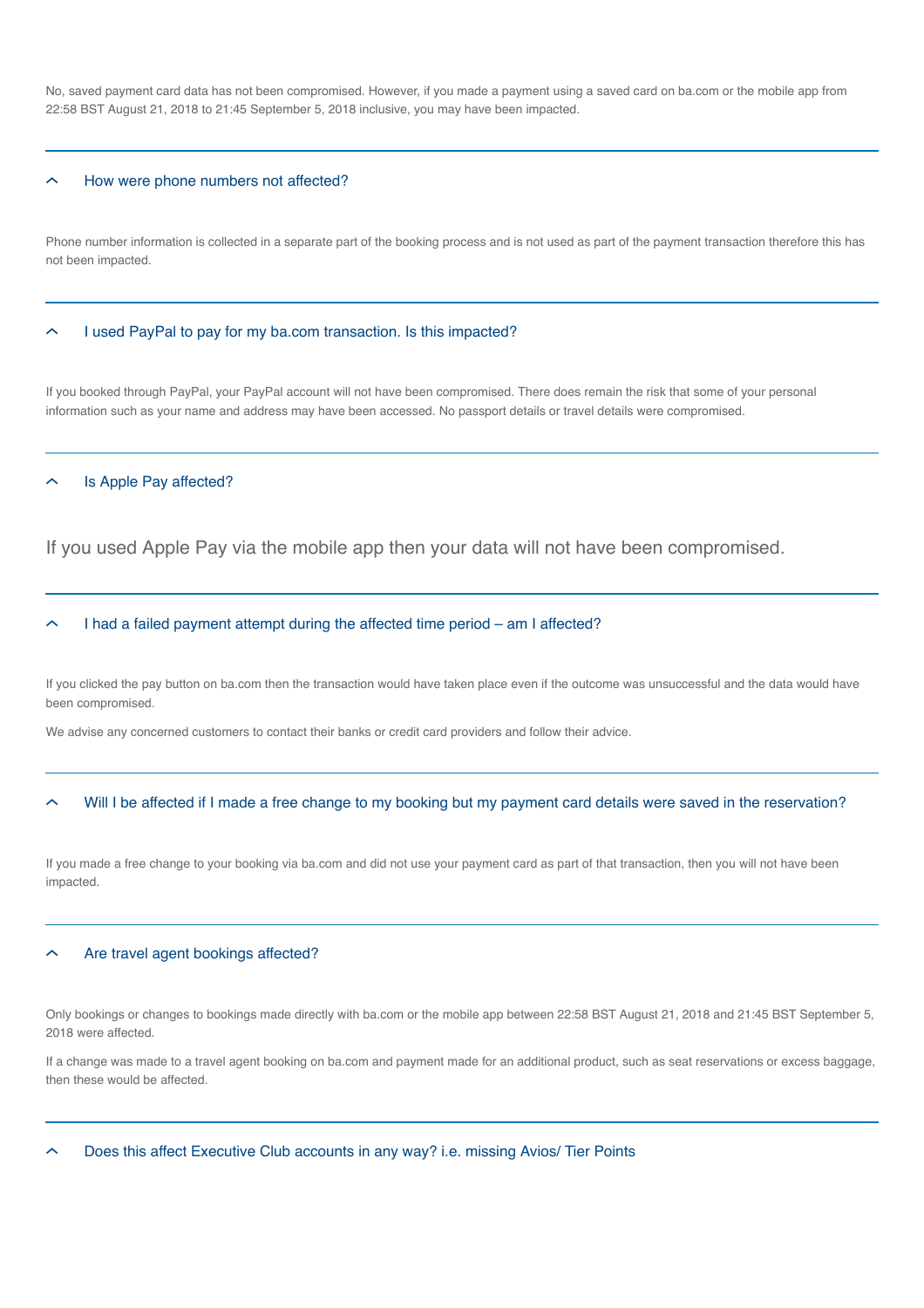No accounts were compromised in the data theft. There is no impact to Avios or details stored with the British Airways Executive Club.

[I received an email about the data theft, however I only cancelled a booking during this time – will I be affected?](https://www.britishairways.com/en-gb/information/incident/data-theft/latest-information#)

If you cancelled and refunded your booking between 22:58 BST August 21, 2018 and 21:45 September 5, 2018, you will not have been impacted.

## What should I do if I think I am affected?

#### [Should I call my bank or cancel my credit cards?](https://www.britishairways.com/en-gb/information/incident/data-theft/latest-information#)

We recommend that all customers who made bookings or changes to their bookings with ba.com or the mobile app, between 22:58 BST August 21, 2018 and 21:45 BST September 5, 2018, contact their banks or credit card providers and follow their advice.

#### [I think my card was compromised when I made a booking on ba.com outside of the time period – what should I do?](https://www.britishairways.com/en-gb/information/incident/data-theft/latest-information#)

The data theft relates to customer bookings made or changed between 22:58 BST August 21, 2018 and 21:45 September 5, 2018 only. We advise any concerned customers to contact their banks or credit card providers and follow their advice.

#### [How would I know if I have been a victim of identity theft?](https://www.britishairways.com/en-gb/information/incident/data-theft/latest-information#)

There are a number of signs to look out for that may indicate that you might have been a victim of identity theft:

- Receiving bills or receipts for goods or services that you haven't ordered.  $\bullet$
- Post from your bank or utility provider doesn't arrive.  $\bullet$
- You apply for state benefits, but are told you are already claiming.
- Refused financial services, credit cards or a loan, despite having a good credit rating.
- Receiving letters in your name from solicitors or debt collectors for debts that aren't yours.  $\bullet$

If you think that you might be a victim of identity theft, then you should:

- Inform your bank, building society and credit card company of any unusual transactions on their statement.  $\bullet$
- Request a copy of your credit file to check for any suspicious credit applications.  $\bullet$
- Report the theft of personal information and suspicious credit applications to the police and ask for a crime reference number.  $\bullet$
- If fraud has been committed, [contact Action Fraud.](https://www.actionfraud.police.uk/report_fraud)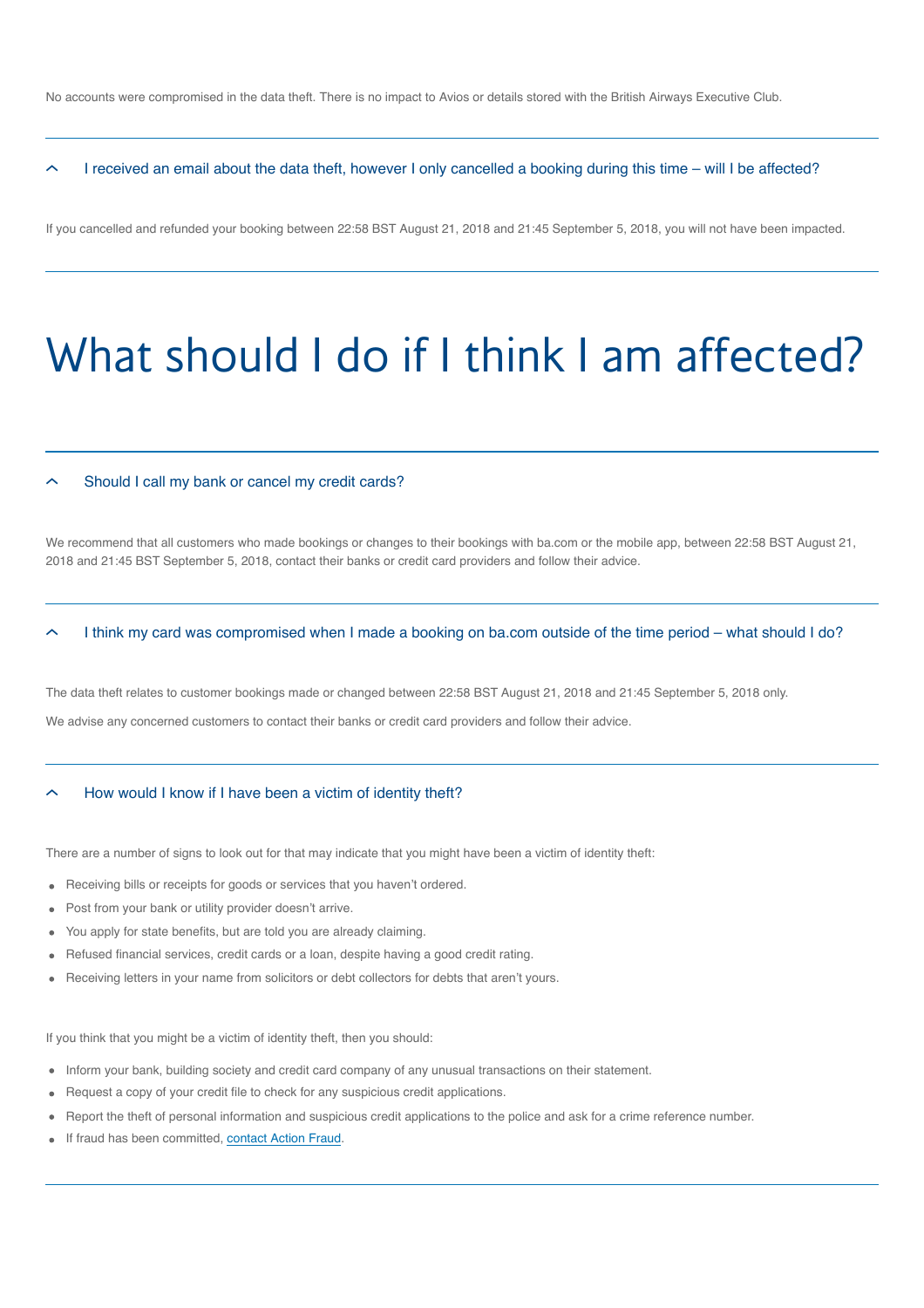#### [I have had some suspicious emails or phone calls – are they legitimate?](https://www.britishairways.com/en-gb/information/incident/data-theft/latest-information#)

If you are concerned about an email, we recommend that you don't click on any links, open any documents or reply to it until you have looked into it further.

Official emails relating to this theft will be sent from an email address with the format **BritishAirways\_GB@fly.ba.com**. The 'GB' will change depending on where your booking was made, e.g. **BritishAirways\_GB** for UK bookings, **BritishAirways\_US** for USA, **BritishAirways\_FR** for France and so on.

You should hover over the sent email address to confirm this is where the email has been sent from before clicking on it.

British Airways will never proactively contact you to request your personal or confidential information. If you ever receive an email or call, claiming to be from us, requesting this information, please report it to us straight away.

We've put the details of the scams we're aware of on our ba.com [website security](https://www.britishairways.com/en-gb/information/legal/website-security) page. There's also security essentials information to help you, along with details of how to report any new scams to us (or other emails/calls that have concerned you).

#### [Will I be reimbursed?](https://www.britishairways.com/en-gb/information/incident/data-theft/latest-information#)

We take the protection of our customers' data seriously and are very sorry for the concern that this criminal activity has caused.

We will continue to keep our customers updated with the very latest information.

No customer will be out of pocket as a direct result of the criminal theft of data from ba.com and the airline's mobile app. Any customer who made a booking between 22:58 BST August 21 2018 and 21:45 BST September 5 2018 will be reimbursed for any fraudulent activity on their accounts as a direct result of the data theft and we shall advise the process for this in due course.

We will be offering a 12-month credit rating monitoring service to any affected customer who is concerned about an impact to their credit rating, provided by specialists in the field. We will contact affected customers directly with more information on this service.

#### [Will BA pay for costs associated with getting new cards, e.g. postage costs?](https://www.britishairways.com/en-gb/information/incident/data-theft/latest-information#)

No customer will be out of pocket as a direct result of the criminal theft of data from ba.com and the airline's mobile app. We are working through the process and will update our customers as soon as we can.

#### [How do I reset my ba.com password?](https://www.britishairways.com/en-gb/information/incident/data-theft/latest-information#)

ba.com and Executive Club accounts have not been compromised and your login details are safe.

However, if you'd like to change your password, first ensure you are logged out of ba.com and click the Forgotten Pin/Password link on the top righthand corner of the homepage. We recommend you choose a unique password that you do not use for any other online account.

We are aware of some customers experiencing intermittent issues when attempting to reset their passwords. We are working on resolving this as quickly as possible.

# How does this affect my bookings?